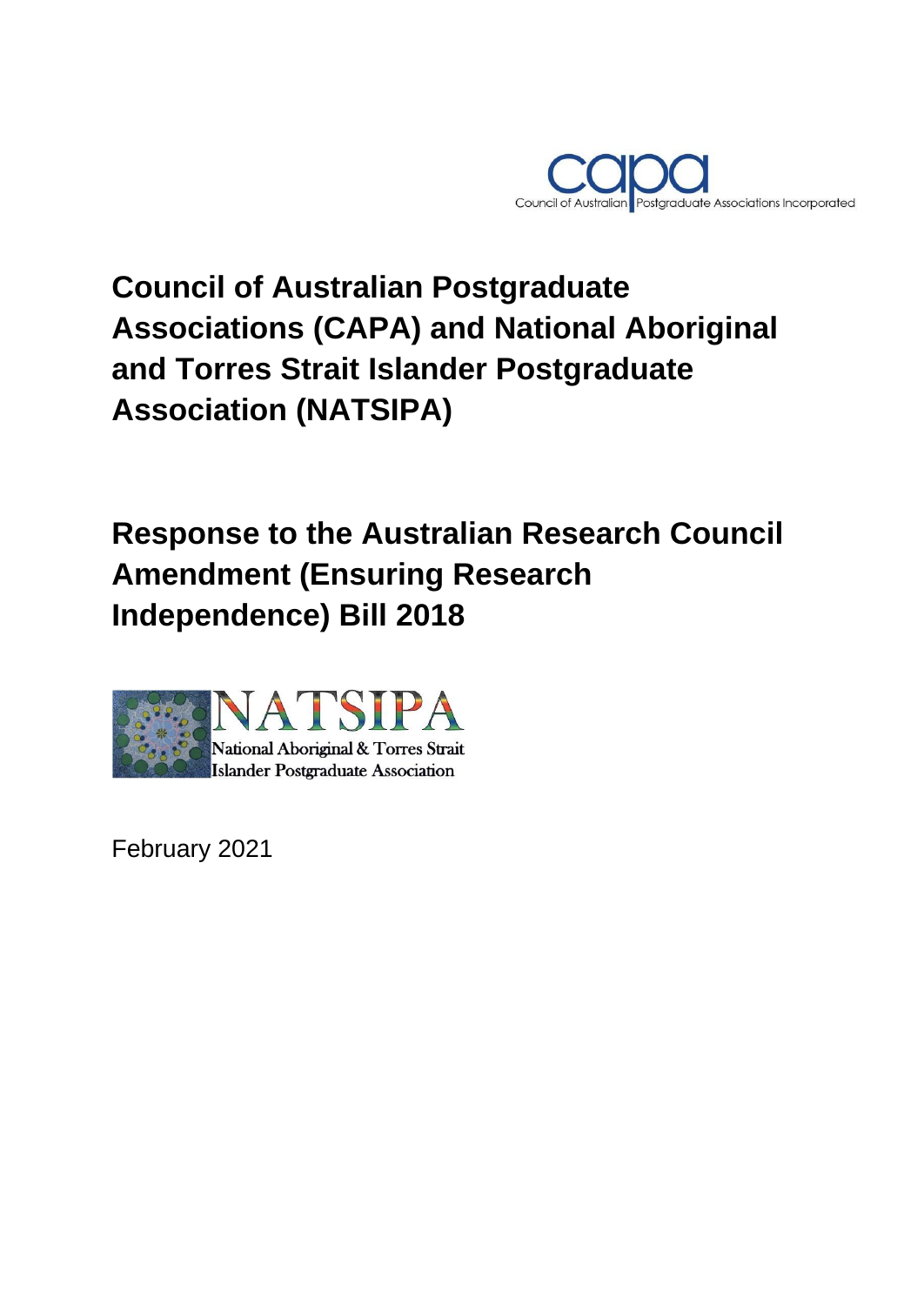



Compiled with the assistance of the office-bearers of the National Aboriginal and Torres Strait Islander Postgraduate Association (NATSIPA) and Council of Australian Postgraduate Associations (CAPA) and its affiliated member organisations.

Prepared by Errol Phuah (CAPA National President), Dr Sharlene Leroy-Dyer (NATSIPA National President),

Level 1, 120 Clarendon Street, Southbank, VIC, 3006 For comments, please contact Romana Begicevic, CAPA National President +61 420 258 404 **www.capa.edu.au [www.natsipa.edu.au](http://www.natsipa.edu.au/)**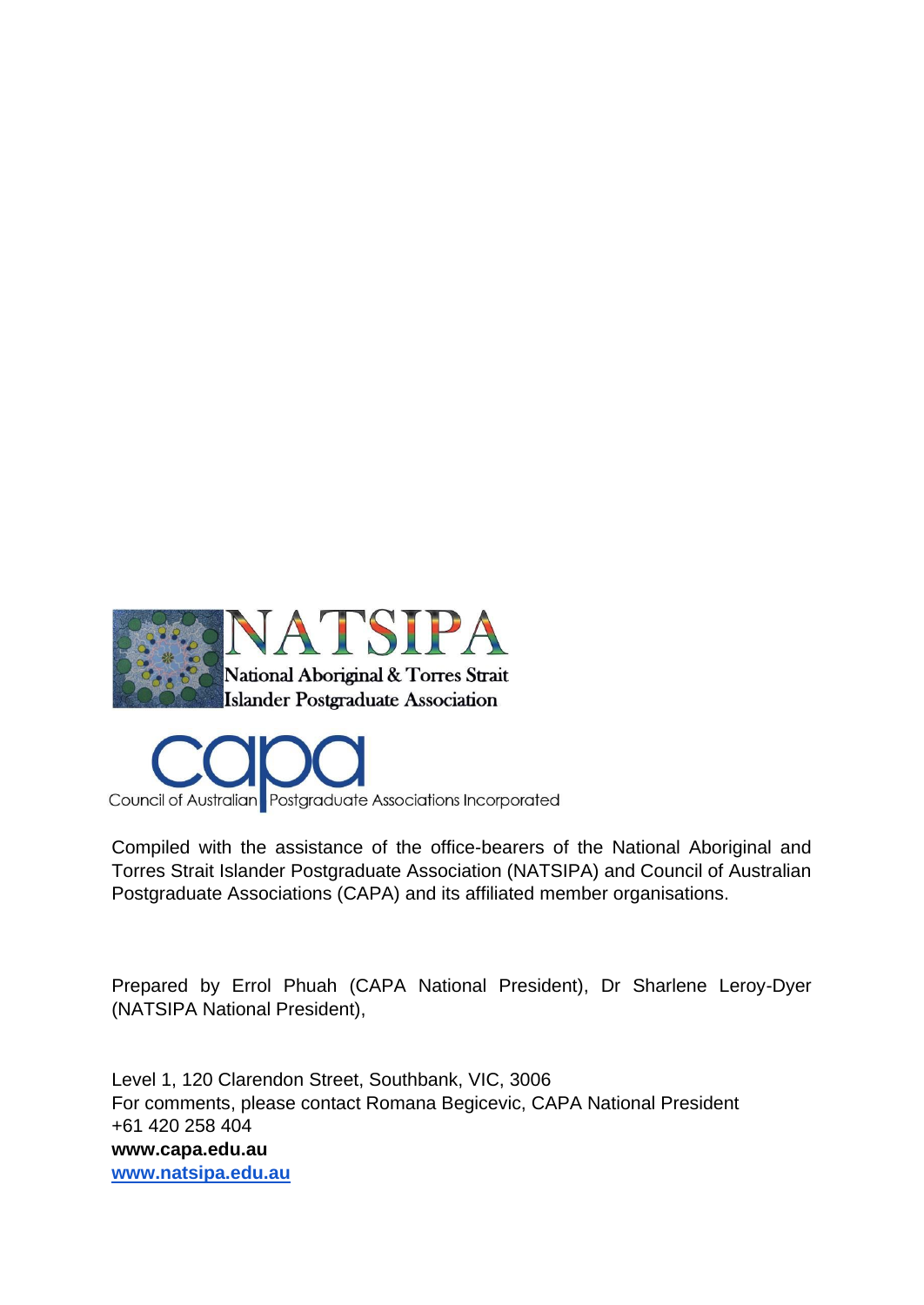### **Foreword**

This is a joint submission of the Council of Australian Postgraduate Associations (CAPA) and the National Aboriginal and Torres Strait Islander Postgraduate Association (NATSIPA).

The Council of Australian Postgraduate Associations (CAPA) is the peak body representing the interests of the over 455,000 postgraduate students in Australia. We represent coursework and research, as well as domestic and international postgraduates. We are comprised of 28 university and campus-based postgraduate associations, as well as the National Aboriginal and Torres Strait Islander Postgraduate Association (NATSIPA). CAPA carries out its mission through policy, research, and activism, communicating the interests and issues of postgraduate students to higher education stakeholders and federal and state governments, Opposition parties, and minor parties.

The National Aboriginal and Torres Strait Islander Postgraduate Association (NATSIPA) is the peak representative body for Aboriginal and Torres Strait Islander postgraduate students, representing almost 650 Aboriginal and Torres Strait Islander Higher Degree by Research (HDR) students and over 2200 Aboriginal and Torres Strait Islander, postgraduate coursework students.

We welcome this opportunity to express our views and concerns regarding political interference and the proposed amendments for the *Australian Research Council Act 2018*. Academic freedom plays a fundamental role in preserving, transmitting, and extending knowledge. It allows the development of abilities to challenge the status quo and progress human society; this is a view shared by CAPA and NATSIPA. Therefore, our stand supports the amendment in the interest of protecting academic freedom.

### **Recommendation:**

❖ The amendment containing subsections 51(1), 51(2) and 52(4) of the *Australian Research Council Act 201*8 be accepted in the interest of academic freedom.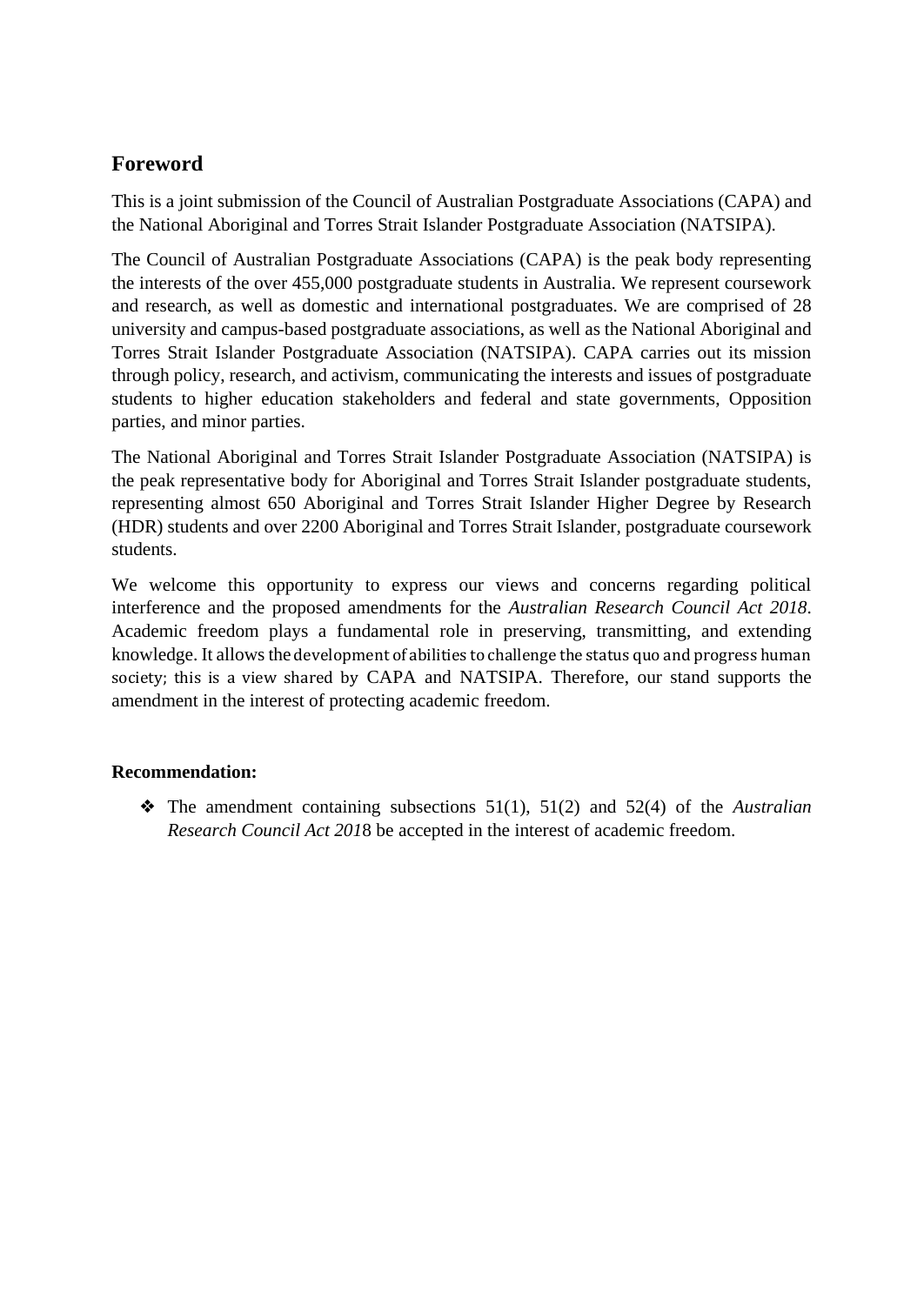#### **Effect on current and future generations**

The significance of this amendment will have a profound impact on current and future generations. Continuing to permit ministerial intervention sends a negative message to future generations that their passions, an integral part of individual identity, will not be backed by the place they call home. It will discourage self-expression and disenfranchise the current and future generations from reaching their true potential.

Funding cuts and grant vetoes do not only affect academics and staff; it changes the atmosphere on campus. As students, we often feel and share the disappointment of our lecturers, supervisors, friends and mentors. Consider a student's perspective, seeing their role model lose their jobs because their expertise is 'not of public interest'. What message does that send to future generations of a bright and hopeful future?

To quote from the former Apple CEO, Steve Jobs:

*"Your work is going to fill a large part of your life, and the only way to be truly satisfied is to do what you believe is great work. And the only way to do great work is to love what you do."* 

To deny academics to pursue what they love, especially when their intellectual peers have validated the quality of their proposal, is counterproductive for the individuals, our communities and society as a whole.

#### **The Freedom of Individual Researchers - A Matter of Haldane's Principle**

We believe that research grants should be merited by the quality of the proposed research and can only be judged by academics in the respective field from within the ARC college of experts. The British have already understood this over a century ago. In 1918, a committee chaired by Lord Haldane produced a research policy presently known as the 'Haldane Report'. The research policy was coined and best summarised by Hon Quintin Hogg, MP of the UK parliament, as the 'Haldane Principle'.<sup>1</sup>

*"Ever since 1915, it has been considered axiomatic that responsibility for industrial research and development is better exercised in conjunction with research in the medical, agricultural and other fields on what I have called the Haldane principle through an independent council of industrialists, scientists and other eminent persons and not directly by a Government* 

<sup>1</sup> <sup>1</sup> HC Deb, 9 December 1964, vol 703 cols 1553-1686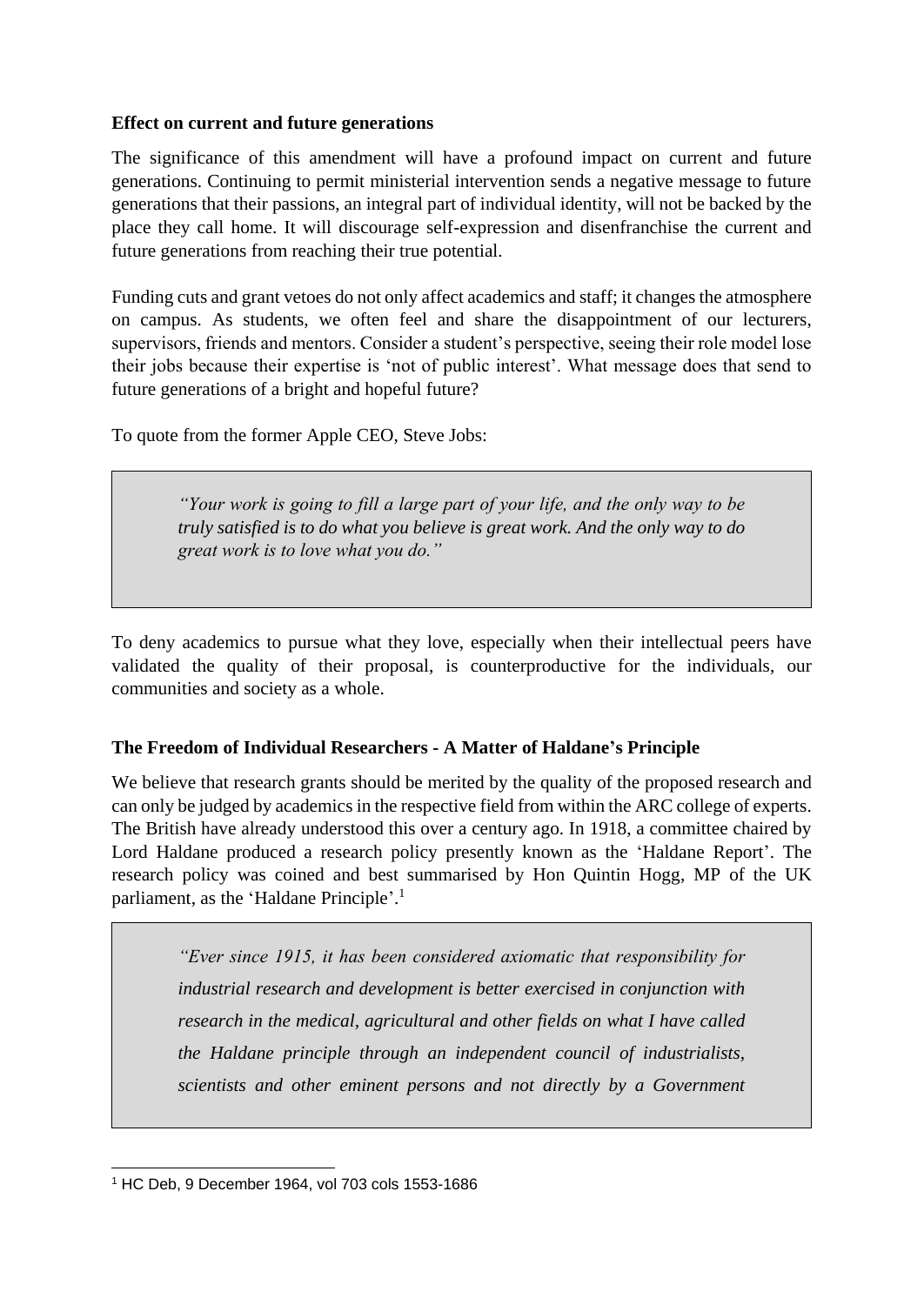*Department itself."*

*-* Hon Quintin Hogg MP, UK Conservative Party<sup>1</sup>

The UK Research & Innovation, our Australian Research Council equivalent in the UK, explicitly states:

*"funding decisions are made independently from government, as per the Haldane principle"* 

*"decisions about which research projects to fund should be made through independent evaluation by experts, based on the quality and likely impact of that research"*

- UK Innovation and Research website.<sup>2</sup>

This principle has guided the UK research funding system for the last 100 years and has generated the 2nd most Nobel Prize laureates globally. 3 If Australia is to be competitive through innovation on the international stage, we must abandon this century-old and archaic research policies that allow for political interference in research.

#### **Grant approval practice of other Anglosphere nations**

Our research aimed to compare Australia's research policies and other nations in the anglosphere - the United Kingdom, United States of America and Canada. In the previous section, we presented the research funding approach of the UK. It explicitly states individual research proposals are best taken following an evaluation of the quality of likely impact of the proposal". This is what we expect from the ARC; those research proposals will be awarded funding based on the merit of research as opposed to popularity or political views.

*"(3) The "Haldane principle" is the principle that decisions on individual research proposals are best taken following an evaluation of the quality* 

<sup>1</sup> <sup>2</sup> UK Research and Innovation, Our Structure: Our relationship with the government (Last updated:

<sup>11</sup>th October 2020),<https://www.ukri.org/about-us/our-structure/our-relationship-with-the-government/> <sup>3</sup> Wikipedia, List of Nobel laureates by country, (Last accessed 22<sup>nd</sup> February 2022) [https://en.wikipedia.org/wiki/List\\_of\\_Nobel\\_laureates\\_by\\_country](https://en.wikipedia.org/wiki/List_of_Nobel_laureates_by_country)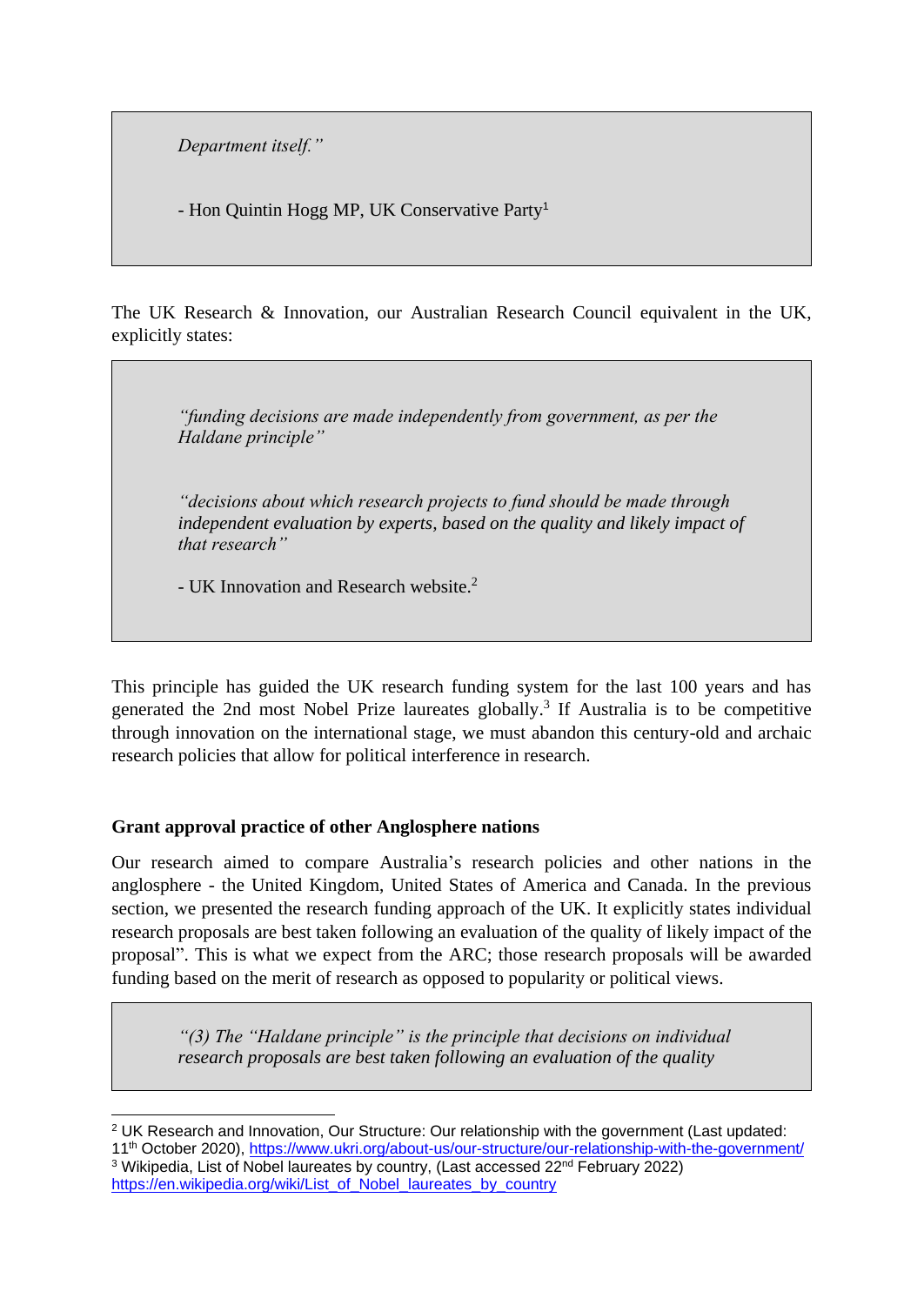*and likely impact of the proposals (such as a peer-review process)."*

- c29, Part 3, Funding and directions, section 103, *Higher Education and Research Act 2017<sup>4</sup>*

#### Academic Freedom in the United States

In the United States, we reference the decision-makers of the two major research funding institutes, The National Science Foundation (NSF) and The National Institute of Health (NIH). Section 42 USC 282: Director of National Institute of Health of the *United States Code* outlines the responsibility of a presidentially appointed academic to independently allocate funds to research institutes and research programs.<sup>5</sup> Strategic planning reports and six-month evaluation reports are provided to the US Congress for accountability and transparency.<sup>5</sup>

Likewise, the NSF's function is described under 42 USC 1862: Functions of the *United States Code*; the role of the NSF is to initiate, support and finance research programs and provide an annual report to the President and US Congress.<sup>6</sup> Under both circumstances, it is an academic appointed by the government based on merit to direct the strategic plan of the nation's research direction. Furthermore, both NSF and NIH independently determine the funding allocation with accountability delivered through annual or biannual reporting.

#### Academic Freedom in Canada

The parallels between Australia and Canada made this an obvious target to compare. Canada has three funding bodies for research:

- 1. Canadian Institutes of Health Research (CIHR)
- 2. Natural Sciences and Engineering Research Council (NSERC)
- 3. Social Sciences and Humanities Research Council (SSHRC)

Each respective legislative Act, it states the responsibility of the governing council. The CIHR Act explicitly states "developing its strategic directions and goals", approving funding for research and "approving other expenditures to carry out its objectives".<sup>7</sup> Similarly, the NSERC and SSHRC Acts refers to "expend, for the purposes of this Act, any money appropriated by Parliament for the work of the Council or received by the Council through the conduct of its

[https://uscode.house.gov/view.xhtml?req=granuleid:USC-prelim-title42](https://uscode.house.gov/view.xhtml?req=granuleid:USC-prelim-title42-section282&num=0&edition=prelim) [section282&num=0&edition=prelim](https://uscode.house.gov/view.xhtml?req=granuleid:USC-prelim-title42-section282&num=0&edition=prelim)

[section1862a&num=0&edition=prelim](https://uscode.house.gov/view.xhtml?req=granuleid:USC-prelim-title42-section1862a&num=0&edition=prelim)

1

<sup>4</sup> Legislation.gov.uk, *Higher Education and Research Act 2017,* (Last accessed: 22nd February 2022), <https://www.legislation.gov.uk/ukpga/2017/29/section/103/enacted>

<sup>5</sup> Office of the Law Revision Counsel, *United States Code*, c29, Part 3, Funding and directions, section 103, (Last Accessed 20<sup>th</sup> February 2022),

<sup>&</sup>lt;sup>6</sup> Office of the Law Revision Counsel, United States Code, 42 USC 282a: Authorization of appropriations, (Last Accessed 20<sup>th</sup> February 2022), [https://uscode.house.gov/view.xhtml?req=granuleid:USC-prelim-title42-](https://uscode.house.gov/view.xhtml?req=granuleid:USC-prelim-title42-section1862a&num=0&edition=prelim)

<sup>7</sup> Minister of Justice, *Canadian Institute of Health Research Act* , Powers and Function, (Last accessed: 21th February 2022),<https://laws-lois.justice.gc.ca/PDF/C-18.1.pdf>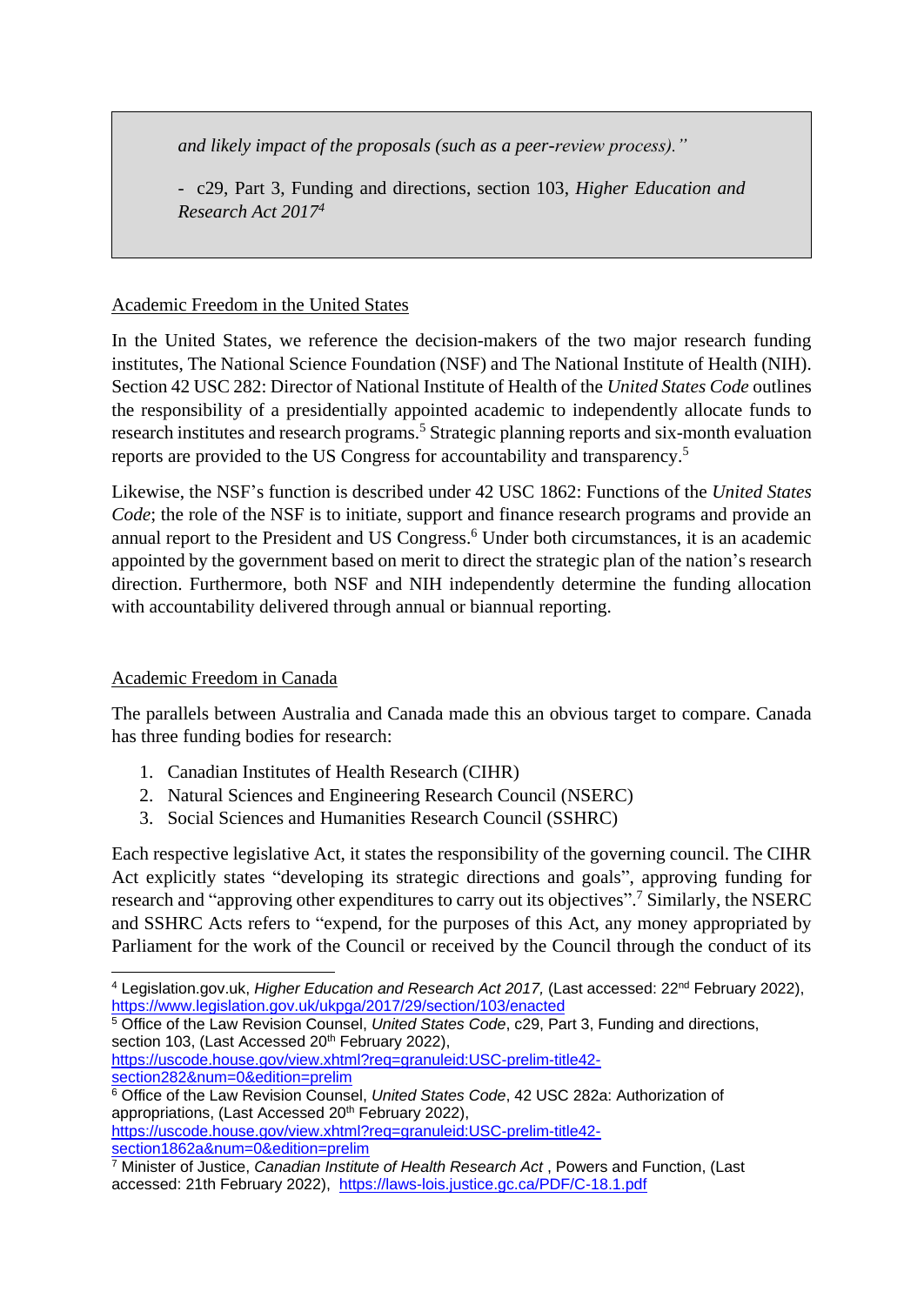operations" (Natural Sciences and Engineering Research Council Act, 2012; Social Sciences and Humanities Research Council Act, 2012).<sup>89</sup> There has been no indication of Ministerial or political input to the research proposals in all three Acts.

We found that no one prescribes ministerial involvement in the approval process between the six funding bodies over three culturally similar nations. We have seen evidence to support accountability through annual or biannual reporting, which we agree should take place for transparency and building public confidence.

#### **Securing funding for Fundamental Research**

CAPA and NATSIPA put that public funding for fundamental research must be protected and financially secure in the long term. We believe that fundamental research is essential to social progress, even if the benefits are not made immediately apparent to the general public. For example, any research into mRNA vaccines and coronaviruses would have no obvious or immediate benefit before this pandemic but now would classify as essential research for the public health benefit. Despite the collective efforts of researchers worldwide, it took nearly a year to develop a vaccine that was created quickly due to fundamental research over the years. This is one of many examples where fundamental research has made significant contributions and must be acknowledged.

The United States has recognised the importance and contribution of fundamental research towards social progress. This emphasised in Chapter 16: National Science Foundation of the *United States Code*:

"(a) The Congress finds that-

(1) the fundamental research and related education program supported by the Federal Government and conducted by the nation's universities and colleges are essential to our national security, and to our health, economic welfare, and general well-being;."

- 42 USC 1862a: Findings and purpose, *United States Code.<sup>10</sup>*

Based on the Research and Development Funding Report to the US Congress, it is estimated that over 30 per cent of 'basic' (fundamental) research in the United States was funded through public funding - see Figure 1. We believe this is only possible when the funding body allows academics to set the research agendas rather than politicians.

<sup>1</sup> <sup>8</sup> Minister of Justice, *Natural Sciences and Engineering Research Council Act*, Function and Powers, (Last accessed: 21th February 2022), <https://laws.justice.gc.ca/PDF/N-21.pdf>

<sup>&</sup>lt;sup>9</sup> Minister of Justice, *Social Sciences and Humanities Research Council Act*, Function and Powers, (Last accessed: 21th February 2022), <https://laws.justice.gc.ca/PDF/S-12.pdf>

<sup>10</sup>Office of the Law Revision Counsel, *United States Code*, 42 USC 1862a: Findings and purpose, (Last Accessed 20th February 2022), [https://uscode.house.gov/view.xhtml?req=granuleid:USC](https://uscode.house.gov/view.xhtml?req=granuleid:USC-prelim-title42-section1862a&num=0&edition=prelim)[prelim-title42-section1862a&num=0&edition=prelim](https://uscode.house.gov/view.xhtml?req=granuleid:USC-prelim-title42-section1862a&num=0&edition=prelim)